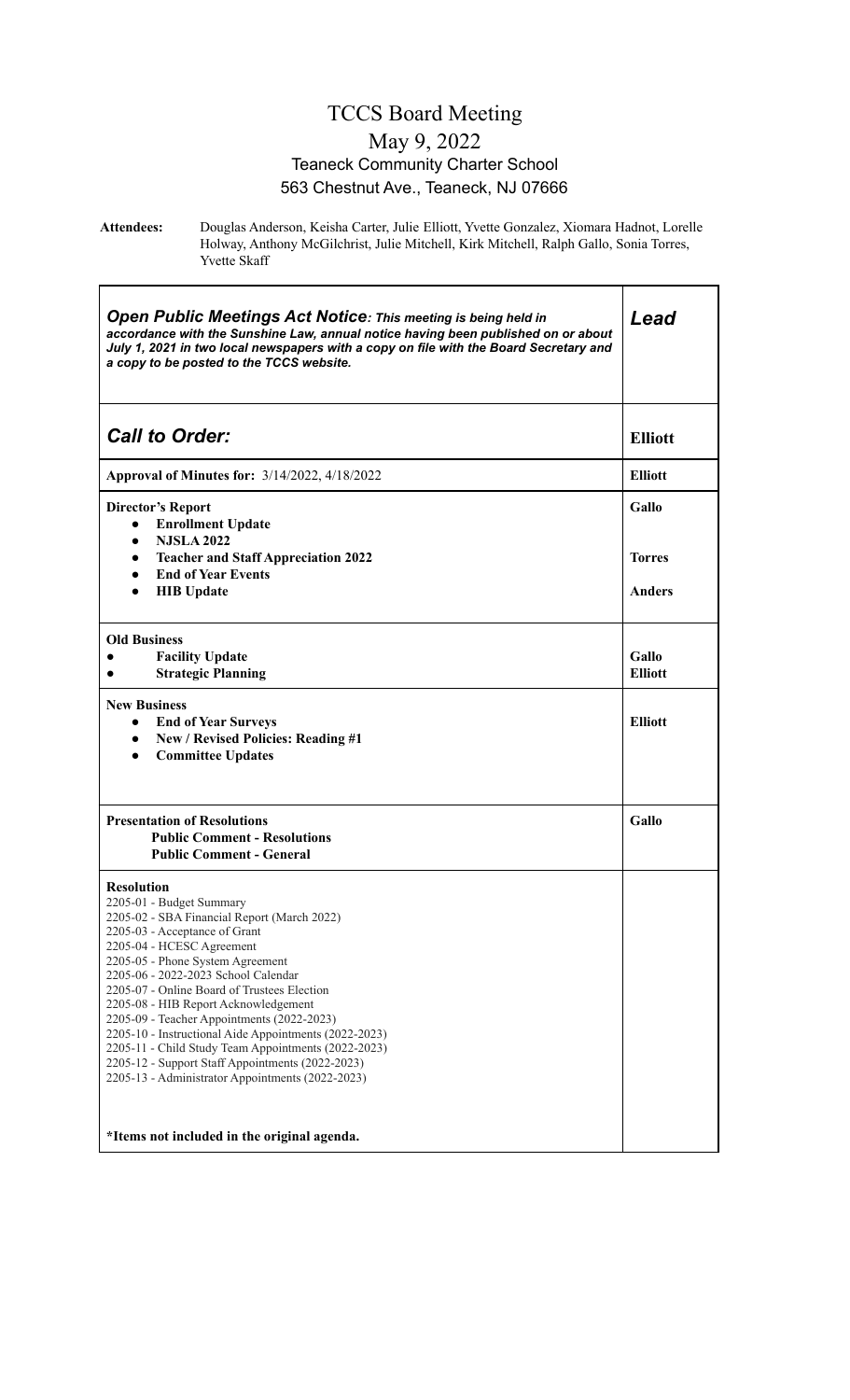## **TCCS Board Meeting May 9, 2022** *Resolution 2205-01 Budget Summary*

**BE IT RESOLVED, that the Budget Summary for April 19, 2022 - May 9, 2022 (total amount \$126,239.03) be approved.**

| Moved by:      |            | <b>Seconded By:</b> |               |     |                |                    |            |                |
|----------------|------------|---------------------|---------------|-----|----------------|--------------------|------------|----------------|
| <b>Vote</b>    |            |                     |               |     |                |                    |            |                |
|                | <b>Yes</b> | N <sub>0</sub>      |               | Yes | N <sub>0</sub> |                    | <b>Yes</b> | N <sub>0</sub> |
| Anderson       |            |                     | Gonzalez      |     |                | <b>McGilchrist</b> |            |                |
| Carter         |            |                     | Hadnot        |     |                | J. Mitchell        |            |                |
| <b>Elliott</b> |            |                     | <b>Holway</b> |     |                | K. Mitchell        |            |                |

| <b>Resolution Carried:</b> | tes |  |
|----------------------------|-----|--|
|----------------------------|-----|--|

**Date:\_\_\_\_\_\_\_\_\_\_\_\_\_\_\_\_\_\_\_\_\_\_\_\_\_\_\_\_\_\_\_\_\_\_\_\_\_\_**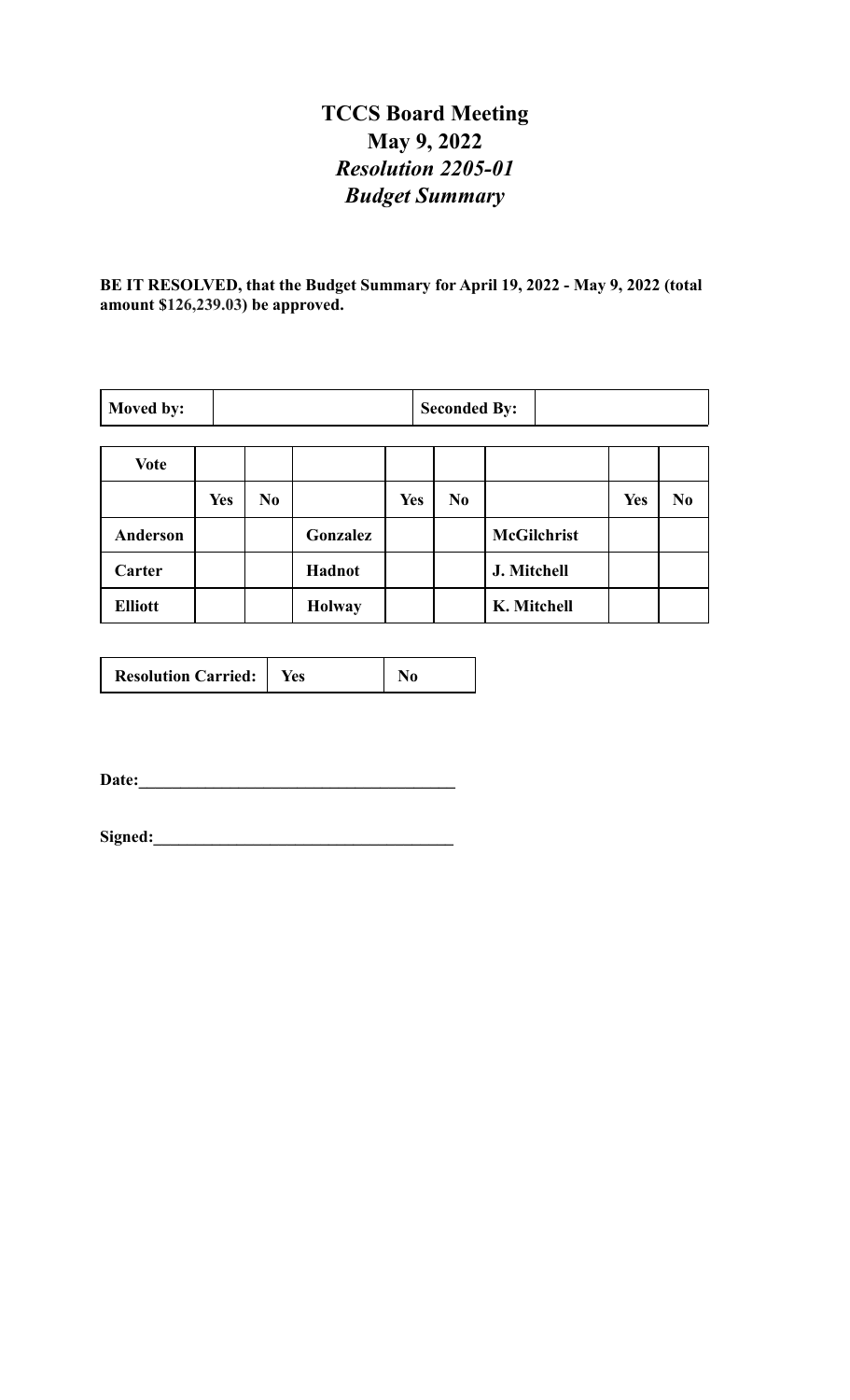## **TCCS Board Meeting May 9, 2022** *Resolution 2205-02 SBA Financial Report (March 2022)*

**BE IT RESOLVED, that the Board of Trustees approve the SBA Financial Report for March 2022.**

| Moved by:       |            |                |               |            | <b>Seconded By:</b> |                    |            |                |
|-----------------|------------|----------------|---------------|------------|---------------------|--------------------|------------|----------------|
|                 |            |                |               |            |                     |                    |            |                |
| <b>Vote</b>     |            |                |               |            |                     |                    |            |                |
|                 | <b>Yes</b> | N <sub>0</sub> |               | <b>Yes</b> | N <sub>0</sub>      |                    | <b>Yes</b> | N <sub>0</sub> |
| <b>Anderson</b> |            |                | Gonzalez      |            |                     | <b>McGilchrist</b> |            |                |
| Carter          |            |                | Hadnot        |            |                     | J. Mitchell        |            |                |
| <b>Elliott</b>  |            |                | <b>Holway</b> |            |                     | K. Mitchell        |            |                |

| <b>Resolution Carried:</b> | tes |  |
|----------------------------|-----|--|
|----------------------------|-----|--|

**Date:\_\_\_\_\_\_\_\_\_\_\_\_\_\_\_\_\_\_\_\_\_\_\_\_\_\_\_\_\_\_\_\_\_\_\_\_\_\_**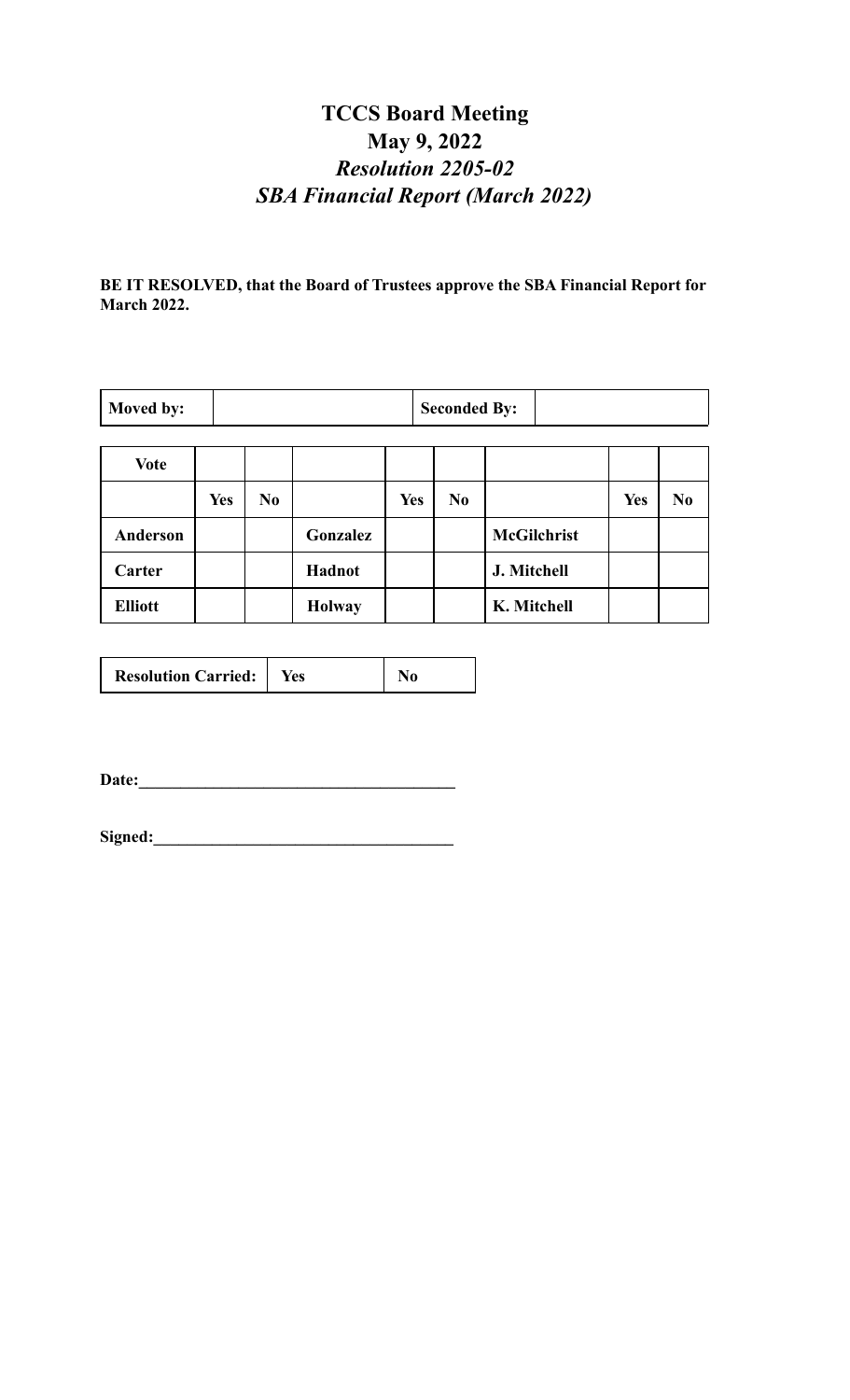## **TCCS Board Meeting May 9, 2022** *Resolution 2205-03 Acceptance of Grant*

**BE IT RESOLVED, the Board of Trustees accept a Visions Federal Credit Union grant in the amount of \$485.19.**

| Moved by: | <b>Seconded By:</b> |  |
|-----------|---------------------|--|
|           |                     |  |

| Vote           |            |                |               |            |                |                    |            |                |
|----------------|------------|----------------|---------------|------------|----------------|--------------------|------------|----------------|
|                | <b>Yes</b> | N <sub>0</sub> |               | <b>Yes</b> | N <sub>0</sub> |                    | <b>Yes</b> | N <sub>0</sub> |
| Anderson       |            |                | Gonzalez      |            |                | <b>McGilchrist</b> |            |                |
| Carter         |            |                | Hadnot        |            |                | J. Mitchell        |            |                |
| <b>Elliott</b> |            |                | <b>Holway</b> |            |                | K. Mitchell        |            |                |

| <b>Resolution Carried:</b> | res |
|----------------------------|-----|
|----------------------------|-----|

**Date:\_\_\_\_\_\_\_\_\_\_\_\_\_\_\_\_\_\_\_\_\_\_\_\_\_\_\_\_\_\_\_\_\_\_\_\_\_\_**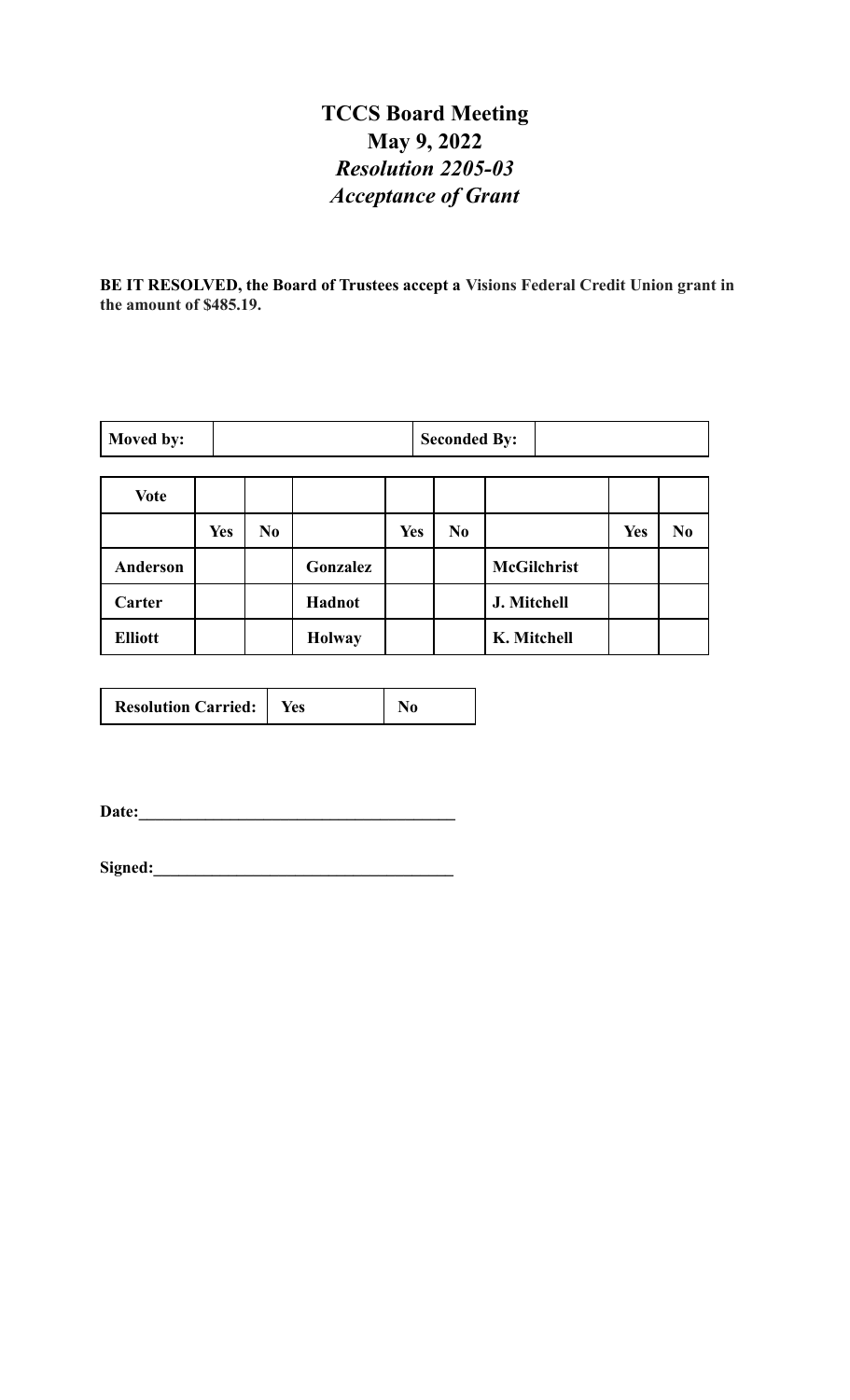## **TCCS Board Meeting May 9, 2022** *Resolution 2205-04 HCESC Agreement*

**BE IT RESOLVED, that the Board of Trustees approve the attached cooperative pricing agreement with the Hunterdon County Education Service Commission.**

| <b>Name</b>        | <b>Position</b>            | Rate     |
|--------------------|----------------------------|----------|
| <b>Shane Kelly</b> | <b>Part Time Custodian</b> | S18/hour |

| Moved by: |  | <b>Seconded By:</b> |  |
|-----------|--|---------------------|--|
|-----------|--|---------------------|--|

| <b>Vote</b>    |            |                |               |            |                |                    |            |                |
|----------------|------------|----------------|---------------|------------|----------------|--------------------|------------|----------------|
|                | <b>Yes</b> | N <sub>0</sub> |               | <b>Yes</b> | N <sub>0</sub> |                    | <b>Yes</b> | N <sub>0</sub> |
| Anderson       |            |                | Gonzalez      |            |                | <b>McGilchrist</b> |            |                |
| Carter         |            |                | Hadnot        |            |                | J. Mitchell        |            |                |
| <b>Elliott</b> |            |                | <b>Holway</b> |            |                | K. Mitchell        |            |                |

| <b>Resolution Carried:</b> | Yes |  |
|----------------------------|-----|--|
|----------------------------|-----|--|

**Date:\_\_\_\_\_\_\_\_\_\_\_\_\_\_\_\_\_\_\_\_\_\_\_\_\_\_\_\_\_\_\_\_\_\_\_\_\_\_**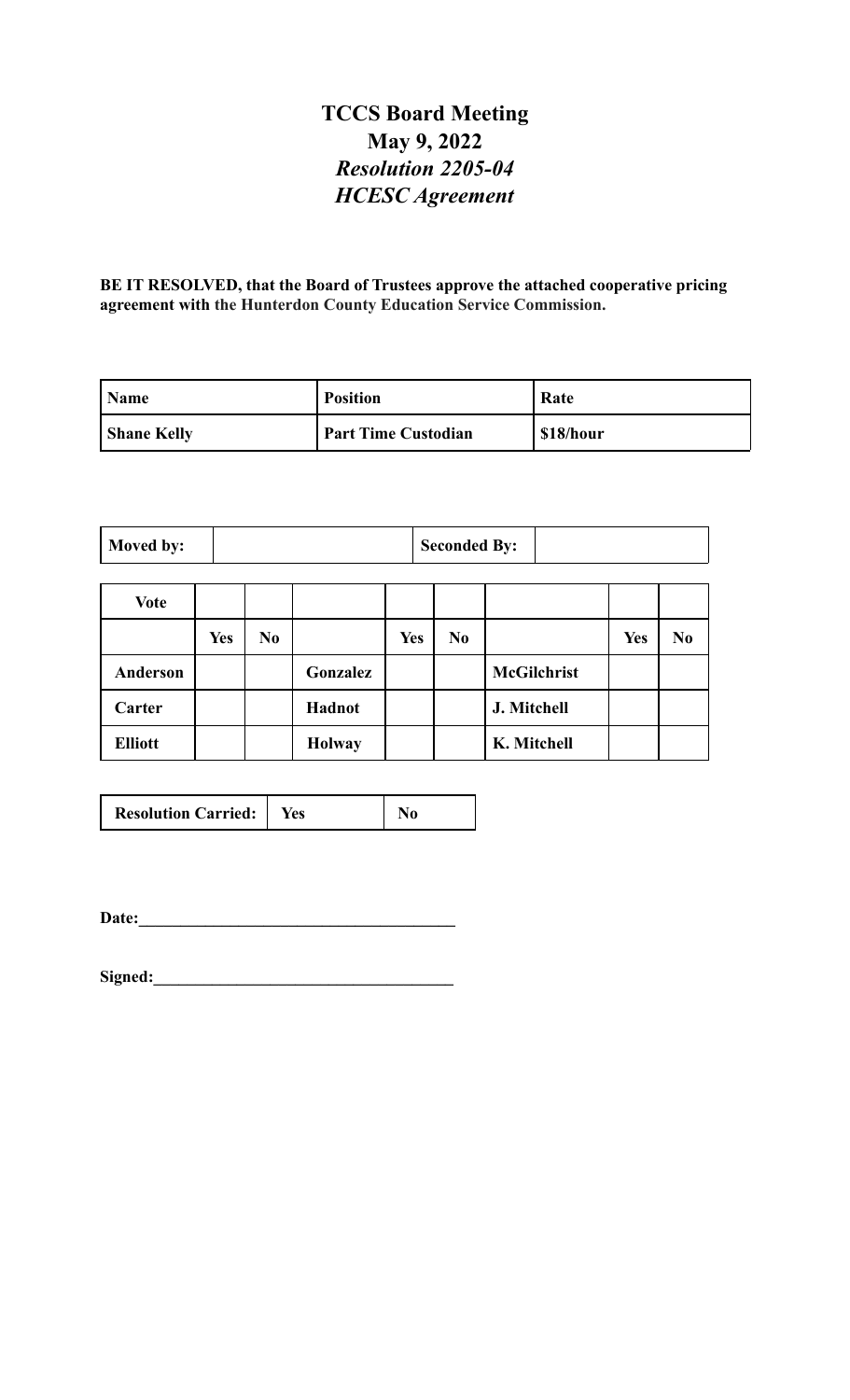## **TCCS Board Meeting May 9, 2022** *Resolution 2205-05 Phone System Agreement*

**BE IT RESOLVED, that Board of Trustees approve the attached proposal / agreement with Cooperative Communications for a new Voixis phone system and service upgrade.**

| Moved by:       |            |                |               |            | <b>Seconded By:</b> |                    |            |                |
|-----------------|------------|----------------|---------------|------------|---------------------|--------------------|------------|----------------|
| <b>Vote</b>     |            |                |               |            |                     |                    |            |                |
|                 |            |                |               |            |                     |                    |            |                |
|                 | <b>Yes</b> | N <sub>0</sub> |               | <b>Yes</b> | N <sub>0</sub>      |                    | <b>Yes</b> | N <sub>0</sub> |
| <b>Anderson</b> |            |                | Gonzalez      |            |                     | <b>McGilchrist</b> |            |                |
| Carter          |            |                | Hadnot        |            |                     | J. Mitchell        |            |                |
| <b>Elliott</b>  |            |                | <b>Holway</b> |            |                     | K. Mitchell        |            |                |

| <b>Resolution Carried:</b> | Yes |  |
|----------------------------|-----|--|
|----------------------------|-----|--|

**Date:\_\_\_\_\_\_\_\_\_\_\_\_\_\_\_\_\_\_\_\_\_\_\_\_\_\_\_\_\_\_\_\_\_\_\_\_\_\_**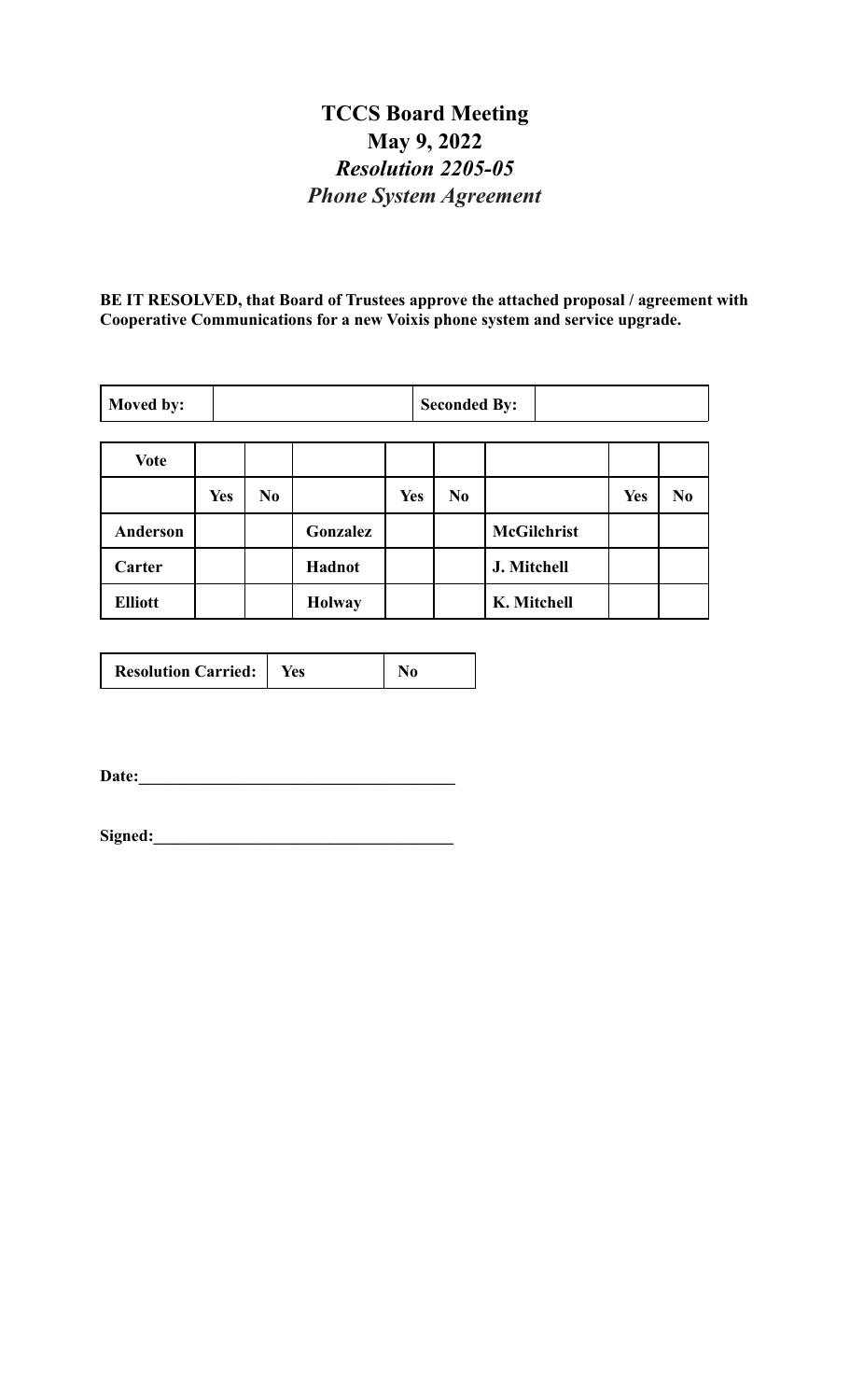## **TCCS Board Meeting May 9, 2022** *Resolution 2205-06 2022-2023 School Calendar*

### **BE IT RESOLVED, that Board of Trustees approve the attached 2022-2023 school calendar.**

| Moved by: | <b>Seconded By:</b> |  |
|-----------|---------------------|--|
|-----------|---------------------|--|

| <b>Vote</b>     |            |                |               |            |                |                    |            |                |
|-----------------|------------|----------------|---------------|------------|----------------|--------------------|------------|----------------|
|                 | <b>Yes</b> | N <sub>0</sub> |               | <b>Yes</b> | N <sub>0</sub> |                    | <b>Yes</b> | N <sub>0</sub> |
| <b>Anderson</b> |            |                | Gonzalez      |            |                | <b>McGilchrist</b> |            |                |
| Carter          |            |                | Hadnot        |            |                | J. Mitchell        |            |                |
| <b>Elliott</b>  |            |                | <b>Holway</b> |            |                | K. Mitchell        |            |                |

| <b>Resolution Carried:</b> | Yes |  |
|----------------------------|-----|--|
|----------------------------|-----|--|

**Date:\_\_\_\_\_\_\_\_\_\_\_\_\_\_\_\_\_\_\_\_\_\_\_\_\_\_\_\_\_\_\_\_\_\_\_\_\_\_**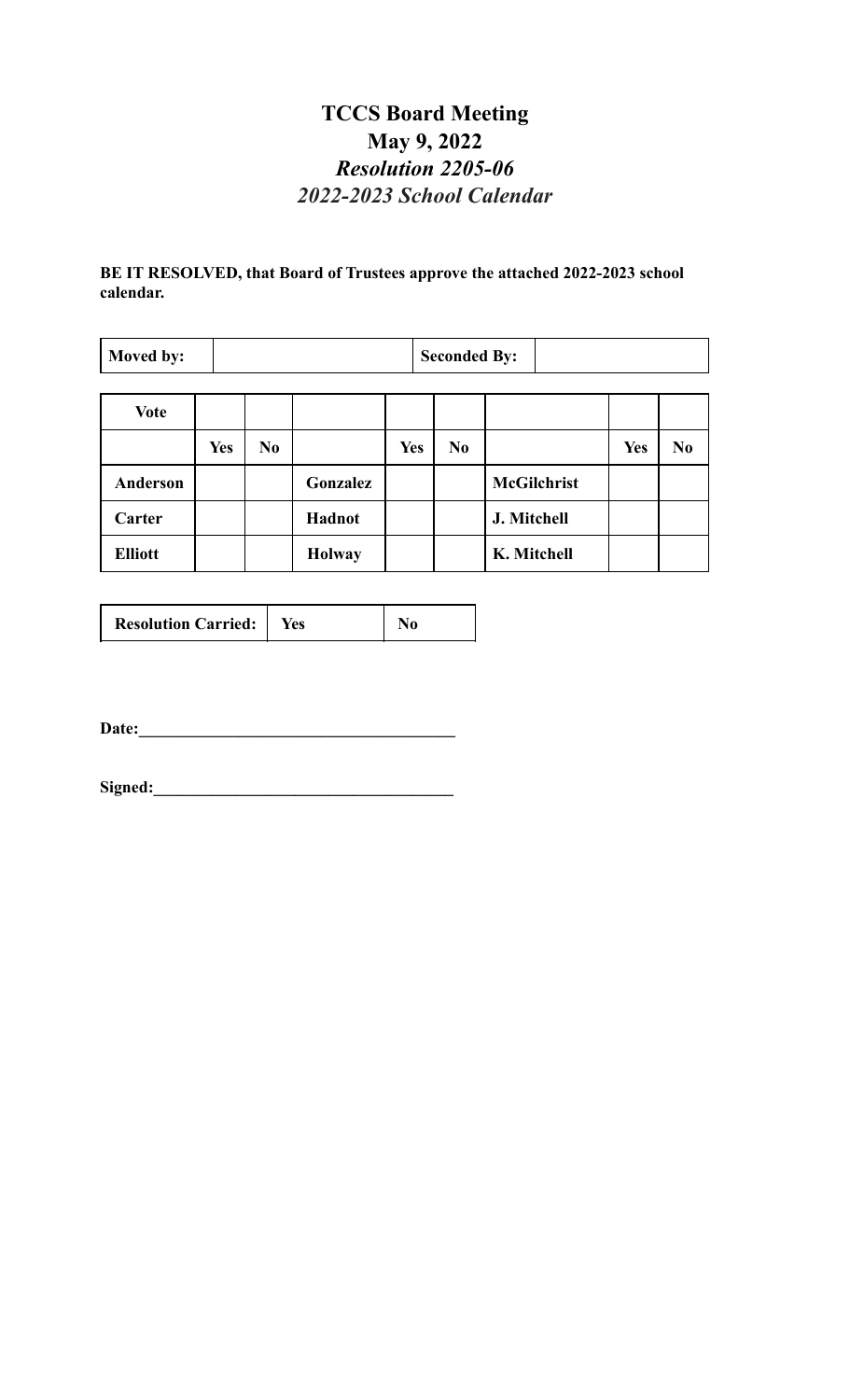## **TCCS Board Meeting May 9, 2022** *Resolution 2205-06 Revised 2022-2023 School Calendar (Continued)*



day(s) or extend the calendar due to weather or other emergency causing the close of school and/or switch to a virtual instructional program, if permissible. In the event that we do not use our emergency days, school will be closed (in order) on June 22 & 21.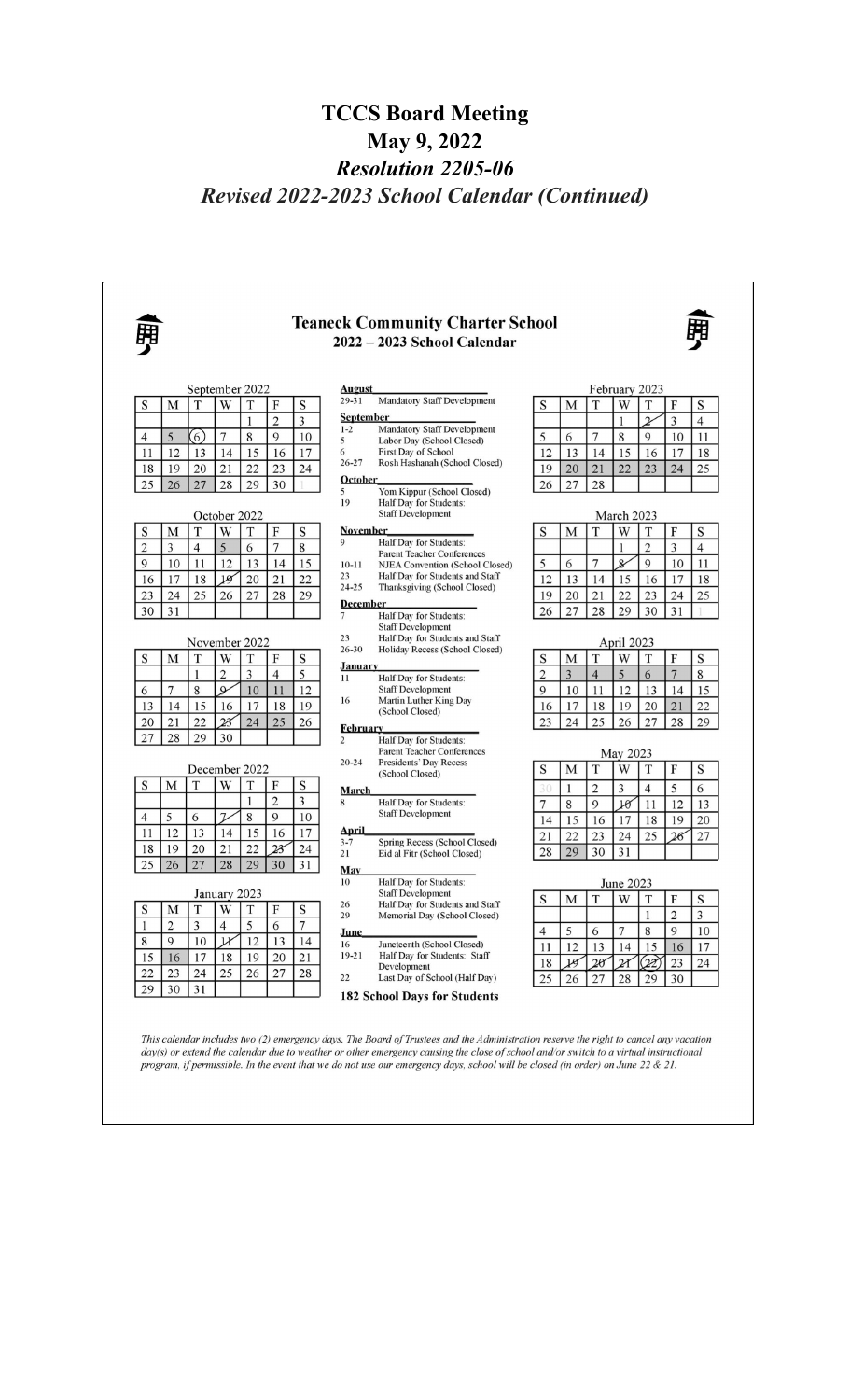## **TCCS Board Meeting May 9, 2022** *Resolution 2205-07 Online Board of Trustees Election*

**WHEREAS, the School's annual election of its Board of Trustees is scheduled to take place on June 13, 2022; and**

**WHEREAS, the School believes it is in the best interest of the School's mission to conduct the election of its Board of Trustees for the 2022-2023 school year by electronic means as permitted by Article II, Section 2, of the School's Amended and Restated By-laws dated June 20, 2016; and**

**WHEREAS, the School desires to ensure the integrity, security and anonymity of the election of its Board of Trustees for the 2022-2023 school year; and**

**WHEREAS, the School has deemed the third-party vendor application, Election Runner, at <https://electionrunner.com> suitable for this purpose;**

**NOW THEREFORE BE IT RESOLVED, that the School Administration is hereby authorized to engage and retain Election Runner's services for the election of the Board of Trustees for the 2022-2023 school year.**

| Moved by: | <b>Seconded By:</b> |  |
|-----------|---------------------|--|
|-----------|---------------------|--|

| <b>Vote</b>    |            |                |               |            |                |                    |            |                |
|----------------|------------|----------------|---------------|------------|----------------|--------------------|------------|----------------|
|                | <b>Yes</b> | N <sub>0</sub> |               | <b>Yes</b> | N <sub>0</sub> |                    | <b>Yes</b> | N <sub>0</sub> |
| Anderson       |            |                | Gonzalez      |            |                | <b>McGilchrist</b> |            |                |
| Carter         |            |                | Hadnot        |            |                | J. Mitchell        |            |                |
| <b>Elliott</b> |            |                | <b>Holway</b> |            |                | K. Mitchell        |            |                |

| <b>Resolution Carried:</b> | Yes |  |
|----------------------------|-----|--|
|                            |     |  |

Date: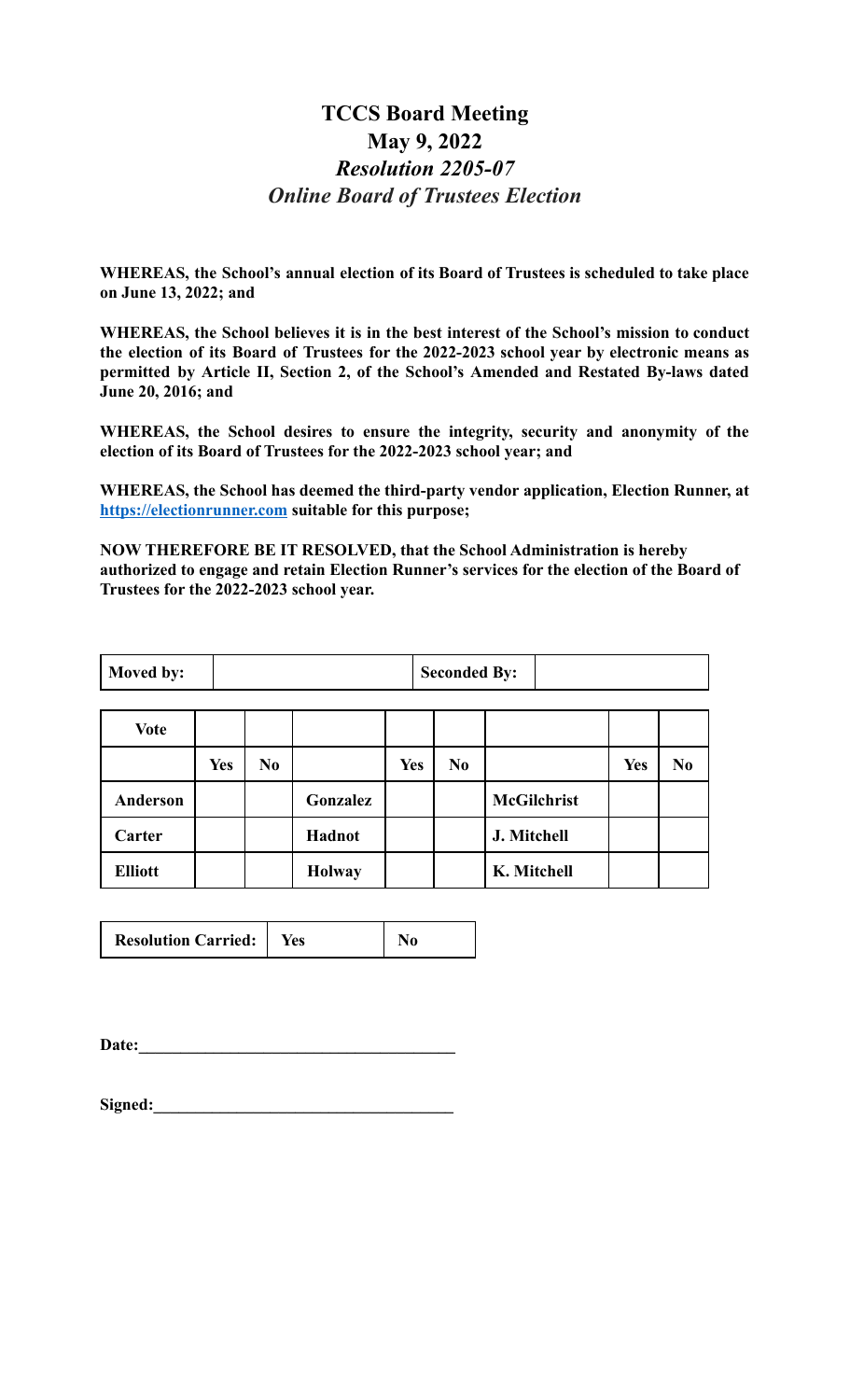## **TCCS Board Meeting May 9, 2022** *Resolution 2205-08 HIB Report Acknowledgement*

**BE IT RESOLVED, that the Board of Trustees Acknowledges receipt of a Report from TCCS HIB Specialist, Kristina Anders on May 9, 2022.**

| Moved by:      |            |                |               |            | <b>Seconded By:</b> |                    |            |                |
|----------------|------------|----------------|---------------|------------|---------------------|--------------------|------------|----------------|
| <b>Vote</b>    |            |                |               |            |                     |                    |            |                |
|                | <b>Yes</b> | N <sub>0</sub> |               | <b>Yes</b> | N <sub>0</sub>      |                    | <b>Yes</b> | N <sub>0</sub> |
| Anderson       |            |                | Gonzalez      |            |                     | <b>McGilchrist</b> |            |                |
| Carter         |            |                | <b>Hadnot</b> |            |                     | J. Mitchell        |            |                |
| <b>Elliott</b> |            |                | <b>Holway</b> |            |                     | K. Mitchell        |            |                |

|  | <b>Resolution Carried:</b> | res |
|--|----------------------------|-----|
|--|----------------------------|-----|

**Date:\_\_\_\_\_\_\_\_\_\_\_\_\_\_\_\_\_\_\_\_\_\_\_\_\_\_\_\_\_\_\_\_\_\_\_\_\_\_**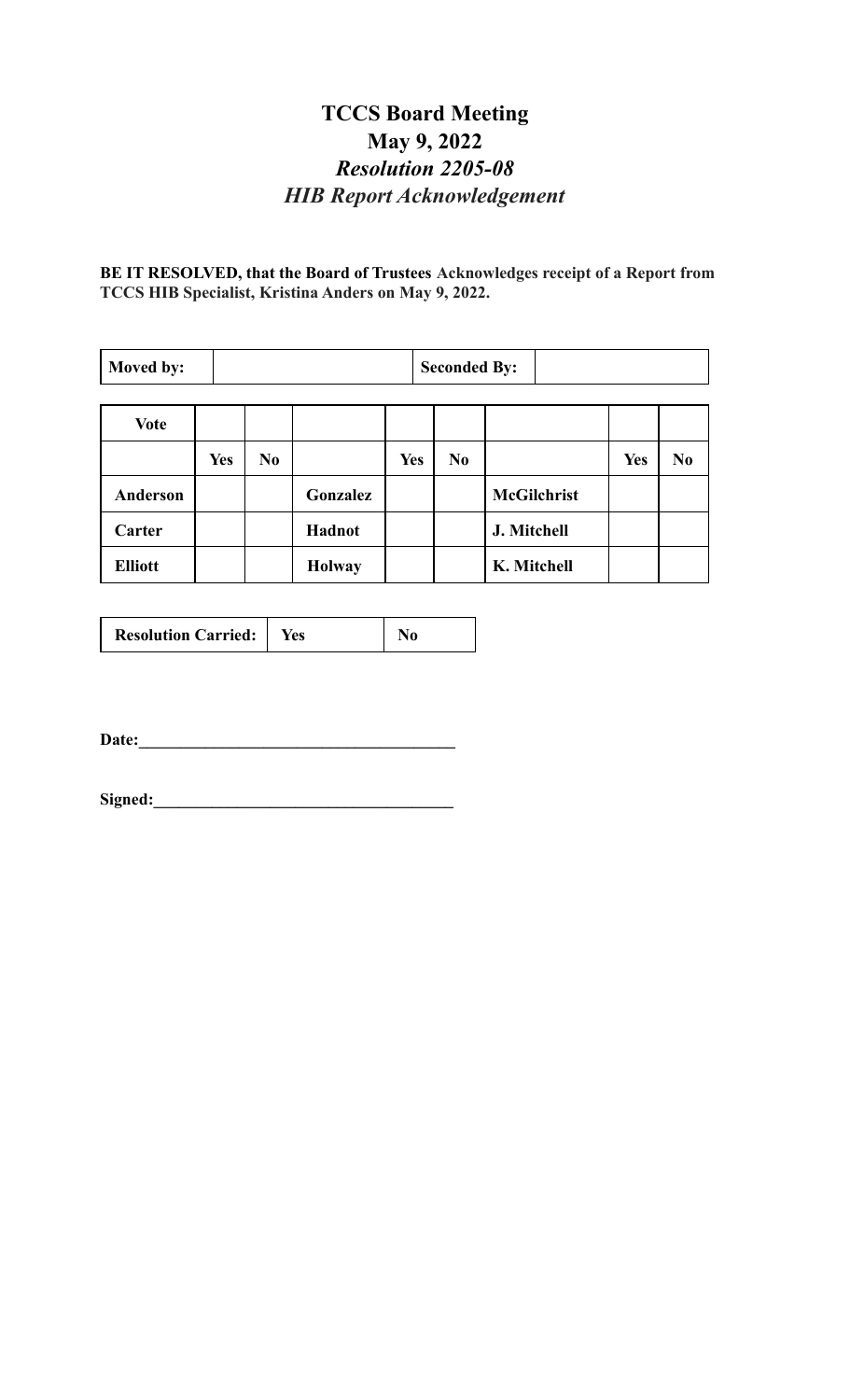## **TCCS Board Meeting May 9, 2022** *Resolution 2205-09 Teacher Appointments (2022-2023)*

### **BE IT RESOLVED that the Board approve the following appointments:**

**2022-2023 Teacher Rehire List (***Summary Attached***)**

| Moved by:       |            |    |               |            | <b>Seconded By:</b> |                    |            |                |
|-----------------|------------|----|---------------|------------|---------------------|--------------------|------------|----------------|
| <b>Vote</b>     |            |    |               |            |                     |                    |            |                |
|                 | <b>Yes</b> | No |               | <b>Yes</b> | N <sub>0</sub>      |                    | <b>Yes</b> | N <sub>0</sub> |
| <b>Anderson</b> |            |    | Gonzalez      |            |                     | <b>McGilchrist</b> |            |                |
| Carter          |            |    | Hadnot        |            |                     | J. Mitchell        |            |                |
| <b>Elliott</b>  |            |    | <b>Holway</b> |            |                     | K. Mitchell        |            |                |

|  | <b>Resolution Carried:</b><br>Yes |  |
|--|-----------------------------------|--|
|--|-----------------------------------|--|

**Date:\_\_\_\_\_\_\_\_\_\_\_\_\_\_\_\_\_\_\_\_\_\_\_\_\_\_\_\_\_\_\_\_\_\_\_\_\_\_**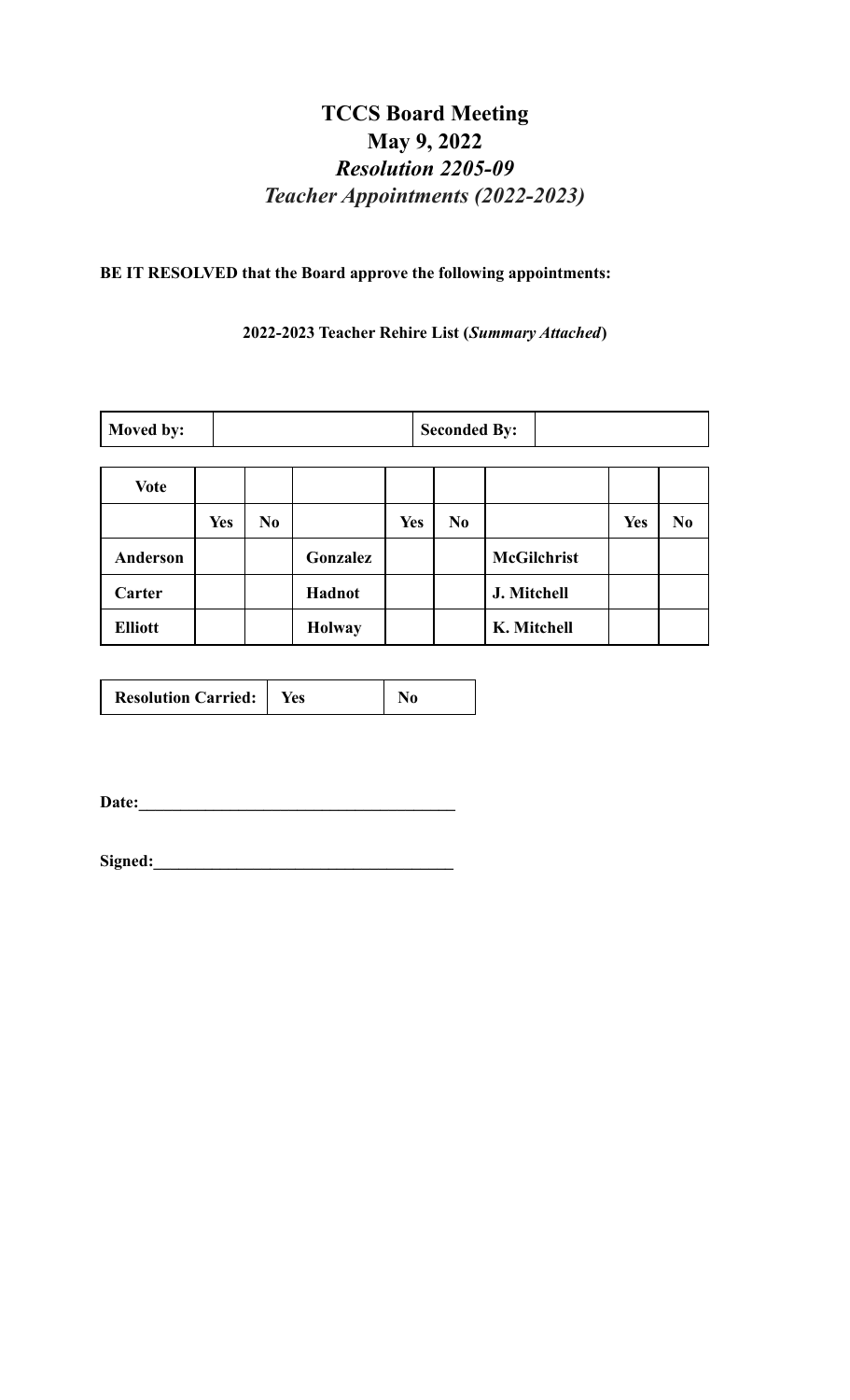## *Resolution 2205-09 Teacher Appointments (2022-2023)*

## **2022-2023 Teacher Rehire List**

| <b>Last Name</b>    | <b>First Name</b> | Position (2022-2023)                            |
|---------------------|-------------------|-------------------------------------------------|
| <b>Bonney</b>       | Paul              | Teacher - 5th / 6th Grade Humanities (ELA / SS) |
| <b>Christolias</b>  | Renique           | <b>Teacher - Kindergarten</b>                   |
| Creange             | <b>Renee</b>      | Teacher - 7th / 8th Grade ELA                   |
| <b>Durham</b>       | Dana              | <b>Teacher - Special Education</b>              |
| <b>Eckel</b>        | Laura             | Teacher - Grade 1 General Ed*                   |
| <b>Fleischhauer</b> | <b>Adam</b>       | Teacher - 3rd / 4th Grade                       |
| <b>Germinario</b>   | Juliana           | <b>Teacher - Special Education</b>              |
| <b>Hunter</b>       | <b>Christina</b>  | Teacher - Grade 1 General Ed*                   |
| <b>Johnson</b>      | <b>Nicole</b>     | Teacher - 5th / 6th Grade Humanities (ELA / SS) |
| <b>Keitel</b>       | <b>Geoffrey</b>   | <b>Teacher - Music / Performing Arts</b>        |
| <b>Kupfer</b>       | Jean              | Teacher - 3rd / 4th Grade*                      |
| Kwiatkowski         | <b>Katie</b>      | Teacher - Grade 2 General Ed*                   |
| <b>Lazaroff</b>     | Gail              | Teacher - 3rd / 4th Grade                       |
| Lee                 | Yonsoo            | Teacher - 3rd / 4th Grade*                      |
| Leihr               | <b>Abbie</b>      | <b>Teacher - Visual Arts</b>                    |
| <b>Magill</b>       | Lynda             | <b>Teacher - Kindergarten</b>                   |
| <b>Mayas</b>        | Kimberly          | Teacher - Grade 2 General Ed*                   |
| <b>McDaniel</b>     | Sonja             | Teacher - 5th / 6th Grade Science*              |
| <b>Morgan</b>       | <b>Taylor</b>     | Teacher - 3rd / 4th Grade                       |
| <b>Padron</b>       | <b>Armando</b>    | Teacher - 7th / 8th Grade Social Studies        |
| <b>Portillo</b>     | <b>Edel</b>       | <b>Teacher - Spanish</b>                        |
| <b>Russo</b>        | <b>Lindsey</b>    | <b>Teacher - Special Education</b>              |
| <b>Scalici</b>      | <b>Lauren</b>     | Teacher - 7th / 8th Grade Science               |
| <b>Skaff</b>        | Yvette            | <b>Teacher - Kindergarten</b>                   |
| <b>Stuart</b>       | Lori              | Teacher - Grade 2 General Ed*                   |
| <b>Symons</b>       | <b>Haley</b>      | <b>Teacher - Physical Education / Health</b>    |
| <b>Tuozzolo</b>     | <b>Michael</b>    | <b>Teacher - Physical Education / Health</b>    |
| Yoon                | Alice             | Teacher - 5th / 6th Grade Mathematics           |

*\*Indicates updated assignment or internal transfer for 2022-2023*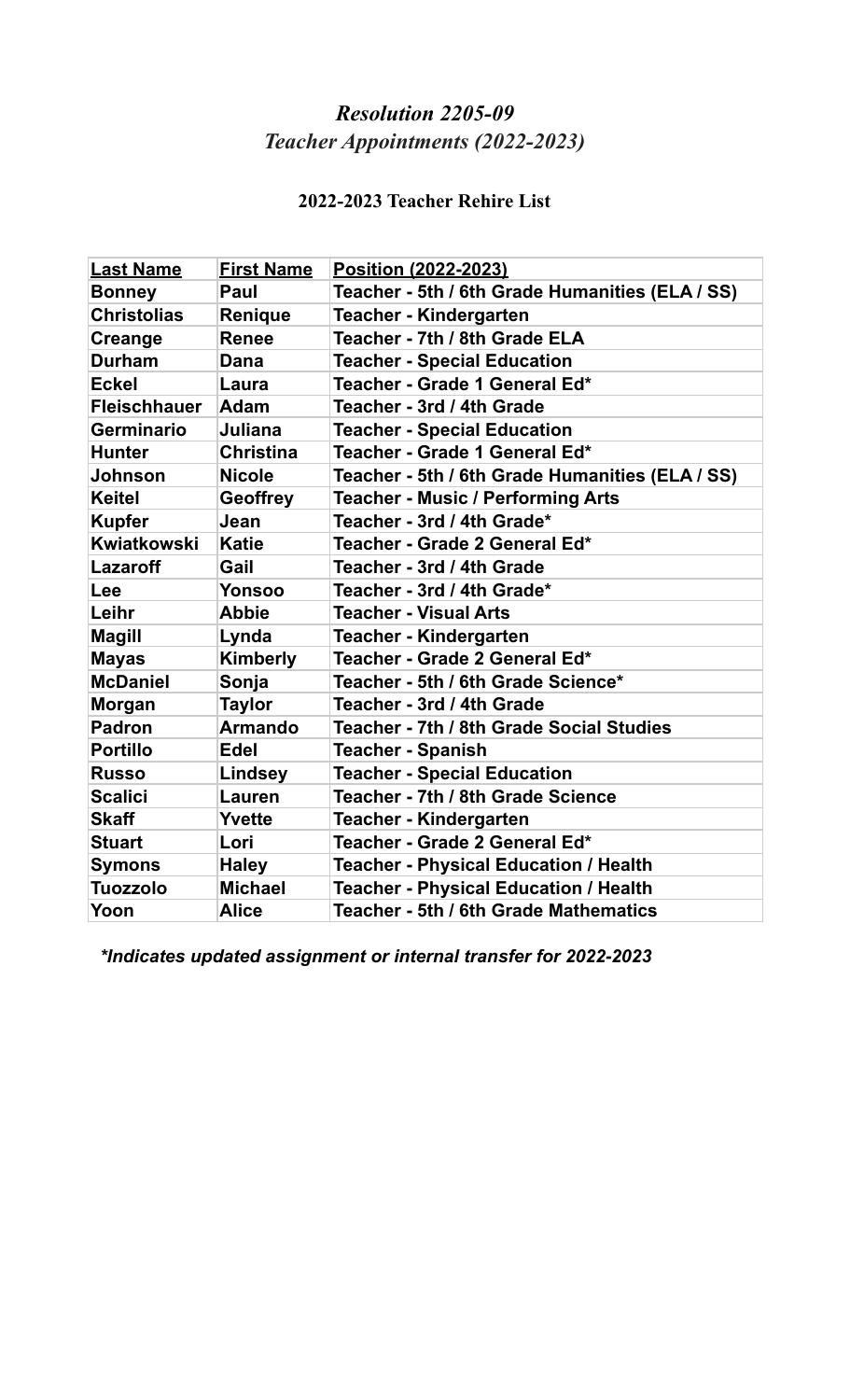## **TCCS Board Meeting May 9, 2022** *Resolution 2205-10 Instructional Aide Appointments*

### **BE IT RESOLVED that the Board approve the following appointments:**

#### **2022-2023 Instructional Aide Rehire List (***Summary Attached***)**

| Moved by:      |            | <b>Seconded By:</b> |               |            |    |                    |     |                |
|----------------|------------|---------------------|---------------|------------|----|--------------------|-----|----------------|
| <b>Vote</b>    |            |                     |               |            |    |                    |     |                |
|                | <b>Yes</b> | N <sub>0</sub>      |               | <b>Yes</b> | No |                    | Yes | N <sub>0</sub> |
| Anderson       |            |                     | Gonzalez      |            |    | <b>McGilchrist</b> |     |                |
| Carter         |            |                     | Hadnot        |            |    | J. Mitchell        |     |                |
| <b>Elliott</b> |            |                     | <b>Holway</b> |            |    | K. Mitchell        |     |                |

| <b>Resolution Carried:</b> | Yes |  |
|----------------------------|-----|--|
|                            |     |  |

**Date:\_\_\_\_\_\_\_\_\_\_\_\_\_\_\_\_\_\_\_\_\_\_\_\_\_\_\_\_\_\_\_\_\_\_\_\_\_\_**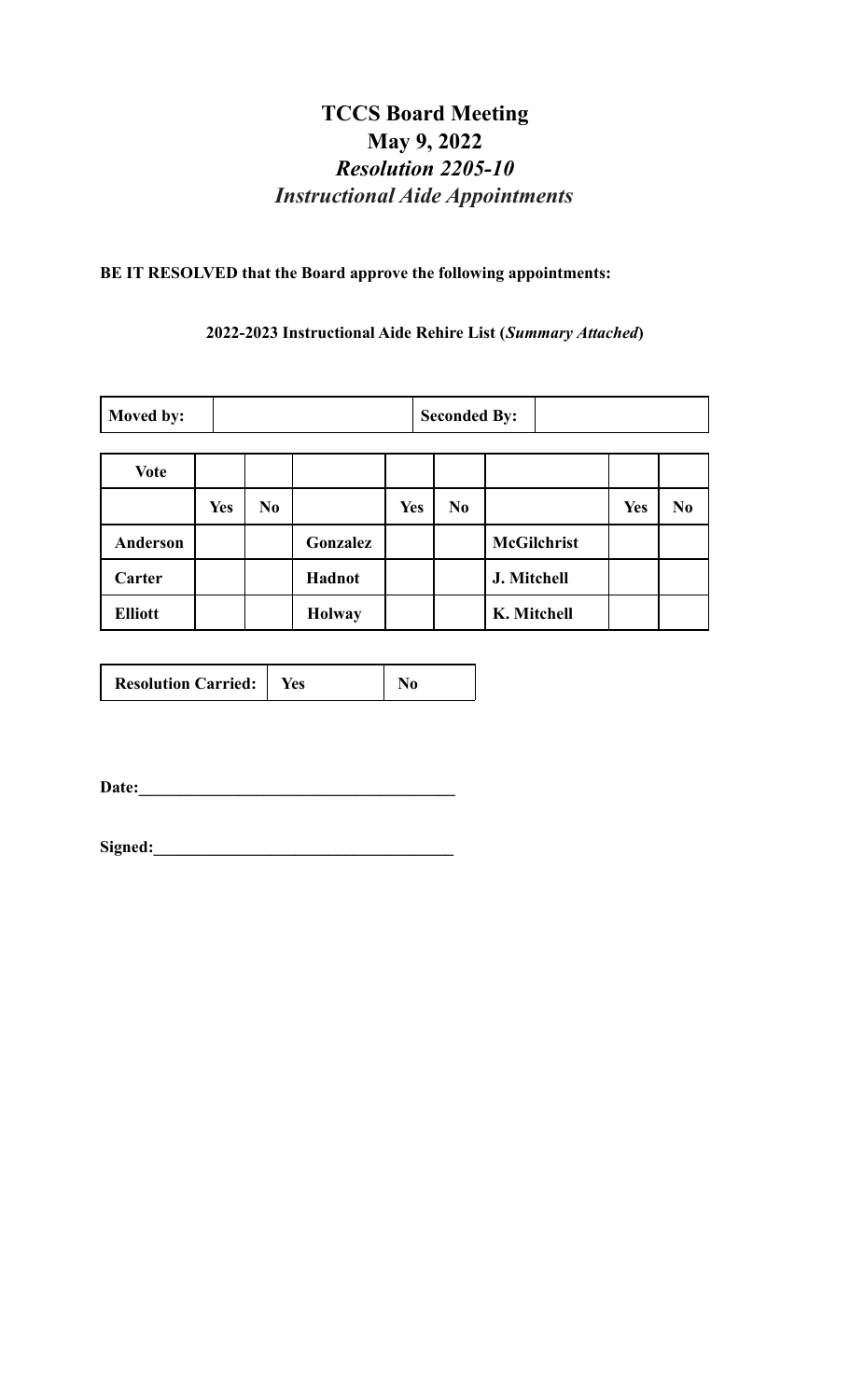# *Resolution 2205-10 Instructional Aide Appointments*

## **2022-2023 Instructional Aide Rehire List**

| <b>Last Name</b>          | <b>First Name</b> | Position (2022-2023)      |
|---------------------------|-------------------|---------------------------|
| <b>Audain</b>             | <b>Deslyn</b>     | <b>Instructional Aide</b> |
| Lurie                     | Joshua            | <b>Instructional Aide</b> |
| <b>Meyer</b>              | <b>Kathryn</b>    | <b>Instructional Aide</b> |
| <b>Ors</b>                | <b>Addy</b>       | <b>Instructional Aide</b> |
| <b>Reyes</b>              | <b>Samantha</b>   | <b>Instructional Aide</b> |
| <b>Straughn</b>           | <b>Derrick</b>    | <b>Instructional Aide</b> |
| <b>Vardouniotis Athos</b> |                   | <b>Instructional Aide</b> |
| <b>Waller</b>             | <b>Suzette</b>    | <b>Instructional Aide</b> |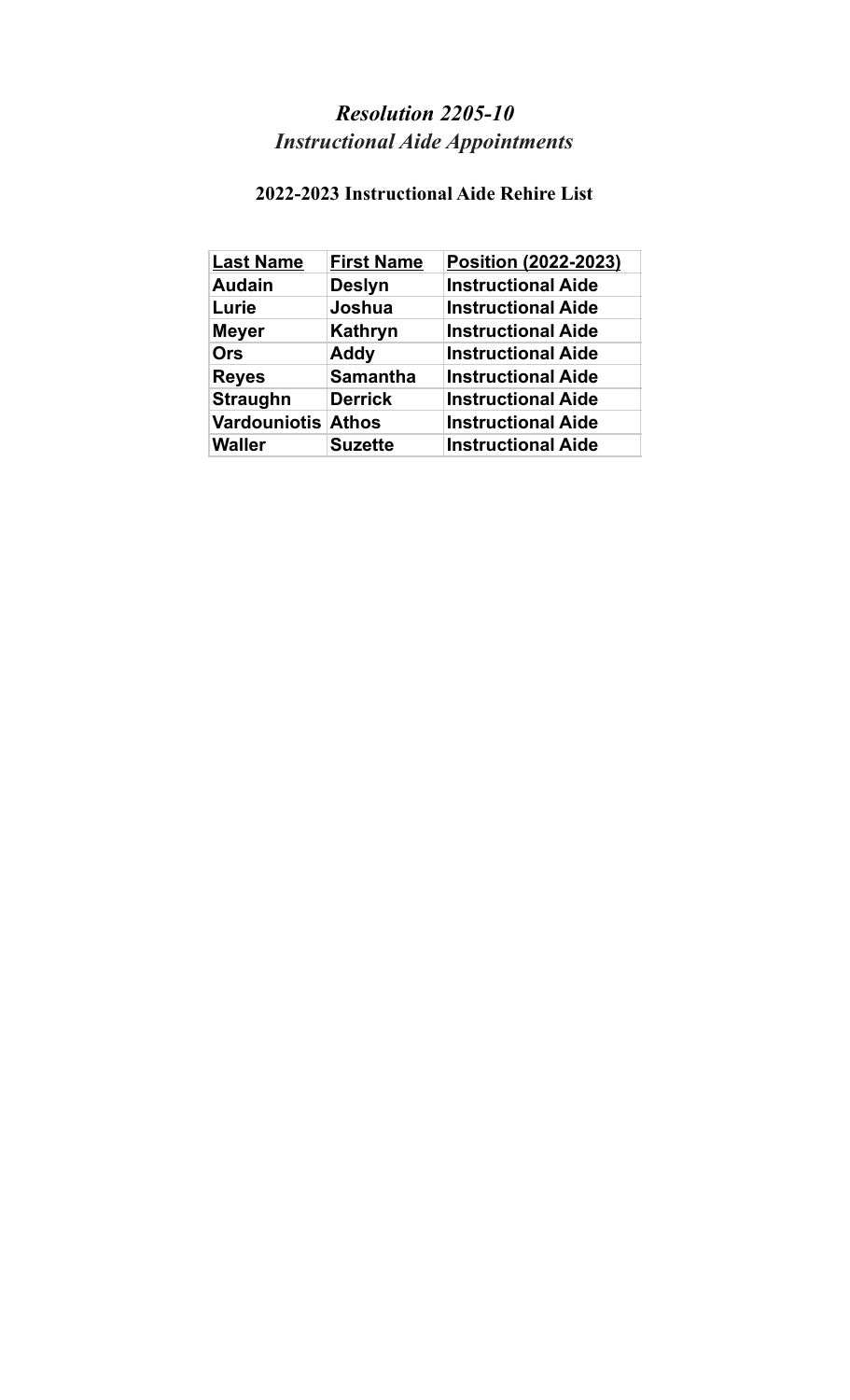## **TCCS Board Meeting May 9, 2022** *Resolution 2205-11 Child Study Team Appointments*

### **BE IT RESOLVED that the Board approve the following appointments:**

**2022-2023 Child Study Team Rehire List (***Summary Attached***)**

| Moved by:       | <b>Seconded By:</b> |                |               |            |                |                    |            |                |
|-----------------|---------------------|----------------|---------------|------------|----------------|--------------------|------------|----------------|
| <b>Vote</b>     |                     |                |               |            |                |                    |            |                |
|                 | <b>Yes</b>          | N <sub>0</sub> |               | <b>Yes</b> | N <sub>0</sub> |                    | <b>Yes</b> | N <sub>0</sub> |
| <b>Anderson</b> |                     |                | Gonzalez      |            |                | <b>McGilchrist</b> |            |                |
| Carter          |                     |                | Hadnot        |            |                | J. Mitchell        |            |                |
| <b>Elliott</b>  |                     |                | <b>Holway</b> |            |                | K. Mitchell        |            |                |

| <b>Resolution Carried:</b> | Yes |  |
|----------------------------|-----|--|
|----------------------------|-----|--|

**Date:\_\_\_\_\_\_\_\_\_\_\_\_\_\_\_\_\_\_\_\_\_\_\_\_\_\_\_\_\_\_\_\_\_\_\_\_\_\_**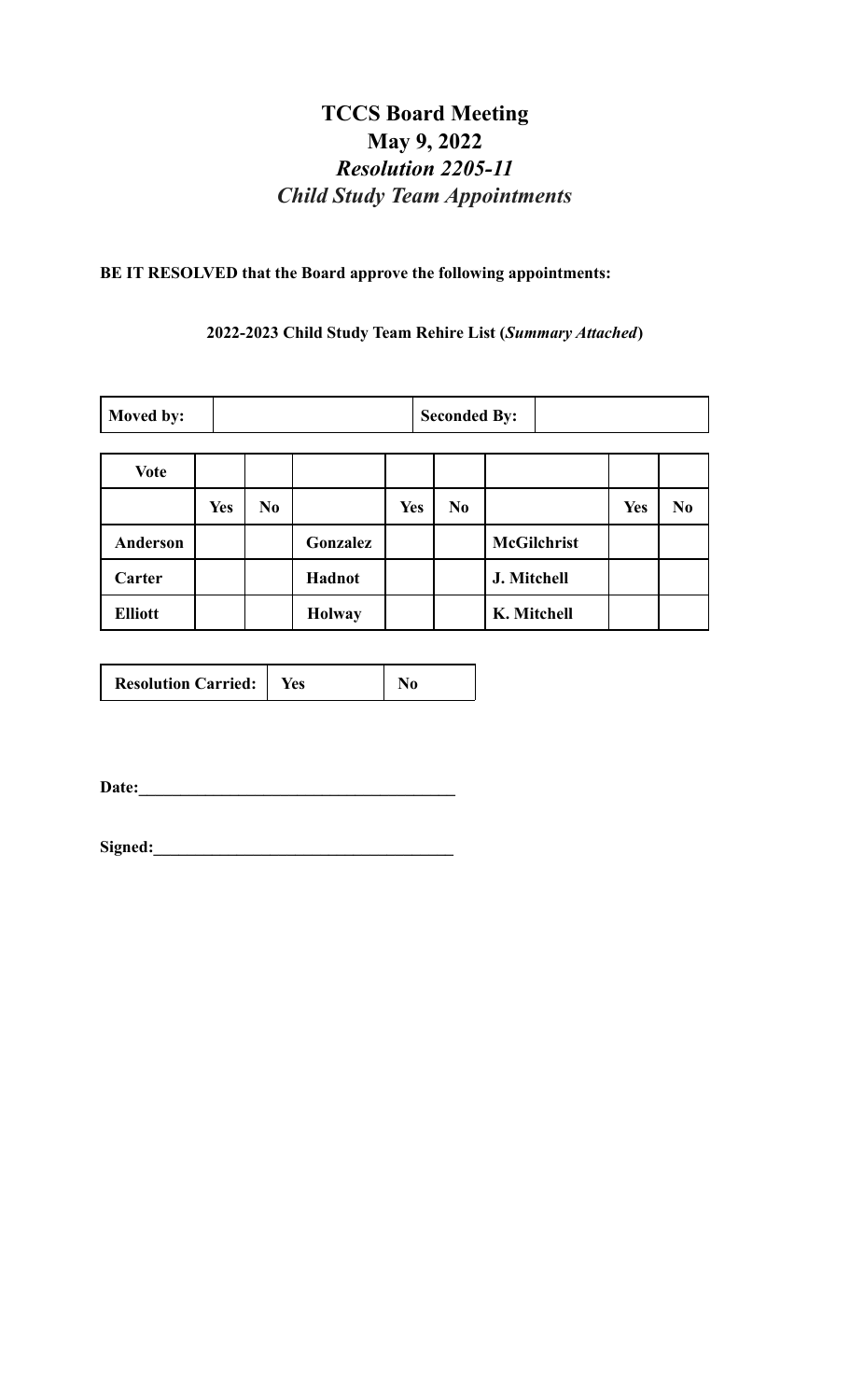## *Resolution 2205-11 Child Study Team Appointments*

# **2022-2023 Child Study Team Rehire List**

|                | <b>Last Name First Name</b> | <b>Position (2022-2023)</b>                        |
|----------------|-----------------------------|----------------------------------------------------|
| <b>Andrade</b> | <b>Mathias</b>              | <b>Board Certified Behavior Analyst*</b>           |
| Alicia         |                             | Alonso-Cappas Speech Pathologist / ELL Coordinator |
| <b>Phyllis</b> | <b>Puzio</b>                | <b>Part Time LDTC</b>                              |

*\*Indicates updated assignment or internal transfer for 2022-2023*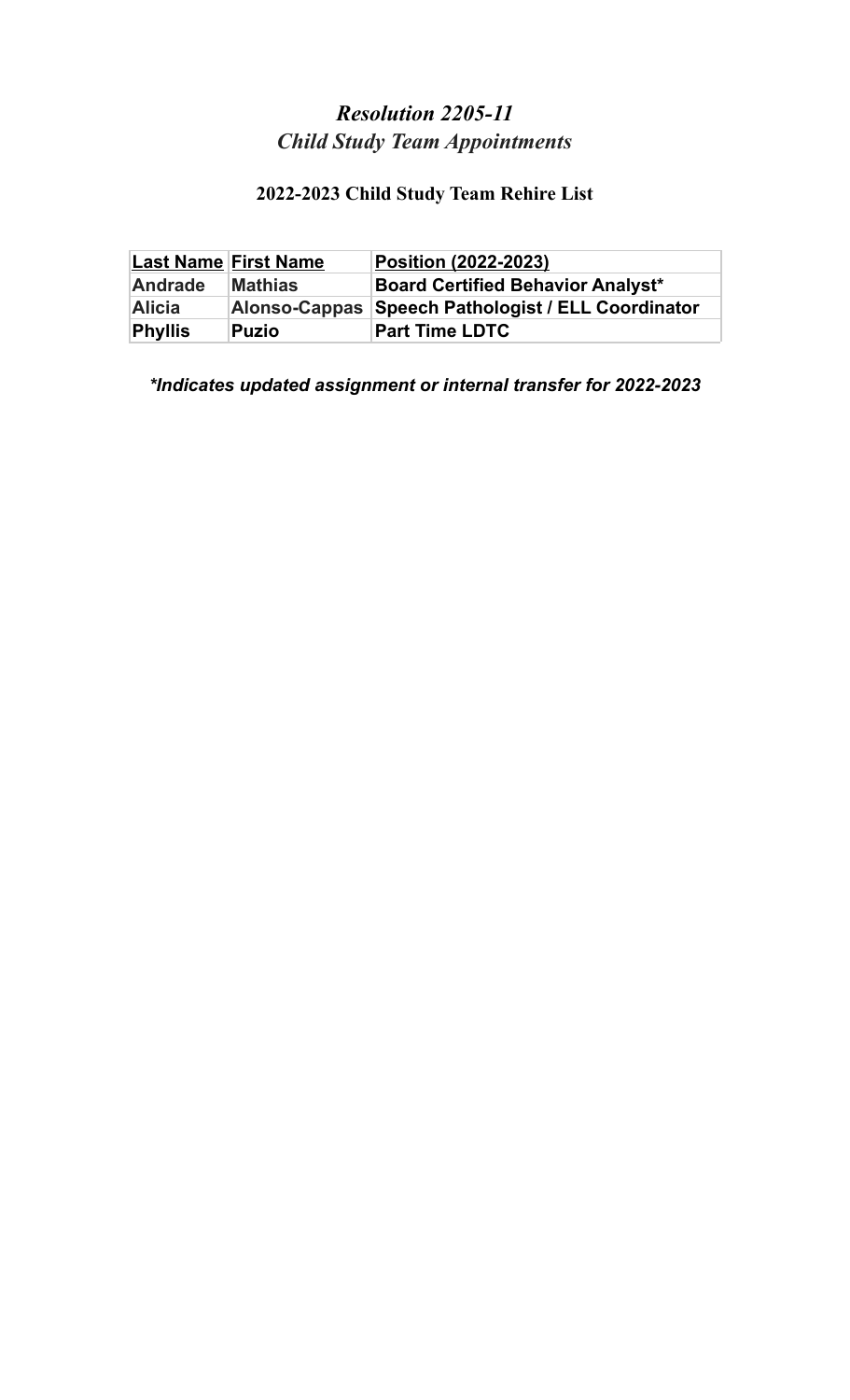## **TCCS Board Meeting May 9, 2022** *Resolution 2205-12 Support Staf Appointments*

### **BE IT RESOLVED that the Board approve the following appointments:**

### **2022-2023 Support Staff Rehire List (***Summary Attached***)**

| Moved by:       |            | <b>Seconded By:</b> |               |            |    |                    |            |                |
|-----------------|------------|---------------------|---------------|------------|----|--------------------|------------|----------------|
| <b>Vote</b>     |            |                     |               |            |    |                    |            |                |
|                 | <b>Yes</b> | N <sub>0</sub>      |               | <b>Yes</b> | No |                    | <b>Yes</b> | N <sub>0</sub> |
| <b>Anderson</b> |            |                     | Gonzalez      |            |    | <b>McGilchrist</b> |            |                |
| Carter          |            |                     | Hadnot        |            |    | J. Mitchell        |            |                |
| <b>Elliott</b>  |            |                     | <b>Holway</b> |            |    | K. Mitchell        |            |                |

| <b>Resolution Carried:</b> | res |  |
|----------------------------|-----|--|
|                            |     |  |

**Date:\_\_\_\_\_\_\_\_\_\_\_\_\_\_\_\_\_\_\_\_\_\_\_\_\_\_\_\_\_\_\_\_\_\_\_\_\_\_**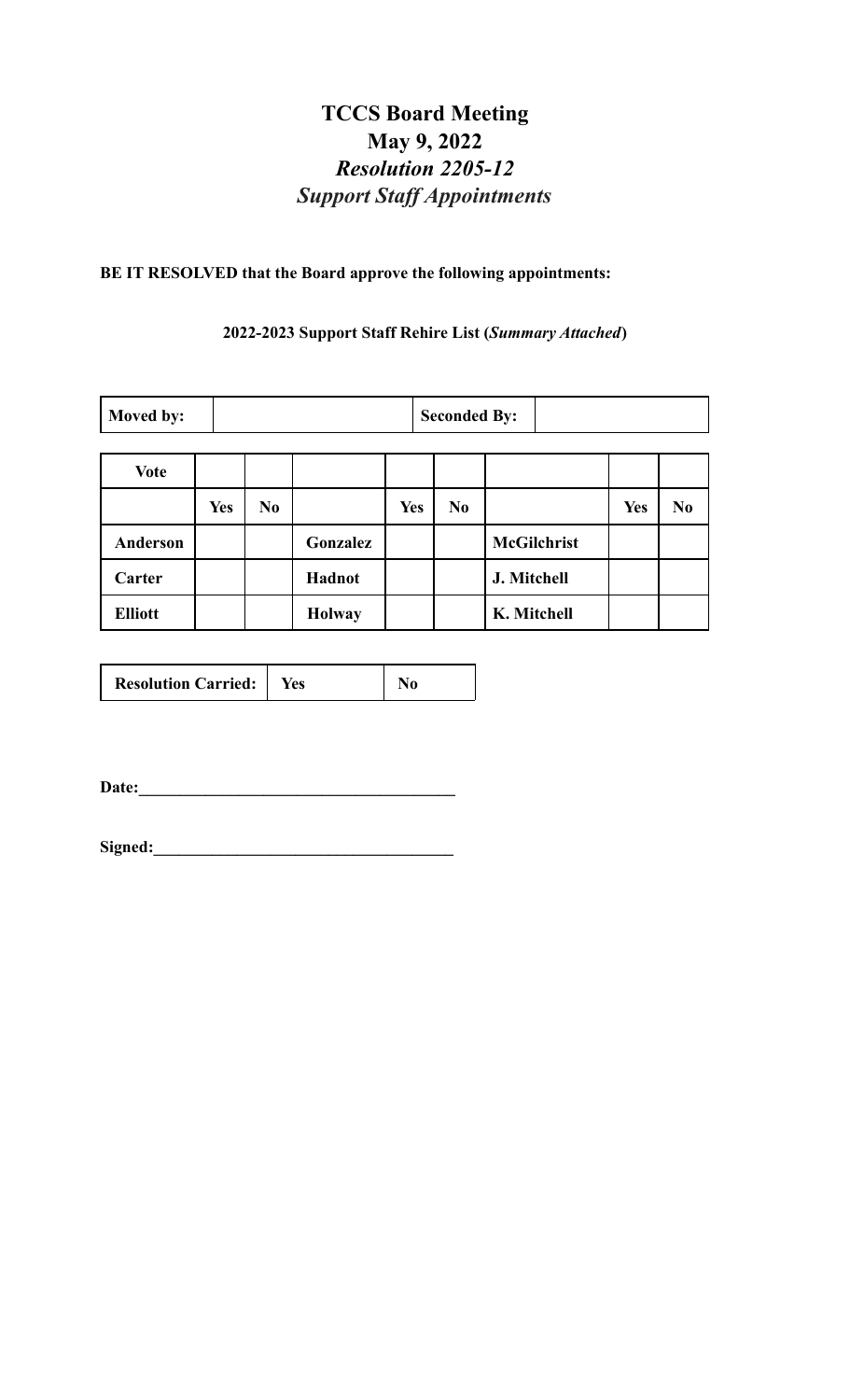# *Resolution 2205-12 Support Staf Appointments*

# **2022-2023 Support Staff Rehire List**

| <b>Last Name</b> | <b>First Name</b> | Position (2022-2023)            |
|------------------|-------------------|---------------------------------|
| Gorman           | <b>Gerard</b>     | <b>Head Custodian</b>           |
| <b>Johnson</b>   | John              | <b>Lunch Aide</b>               |
| <b>Kelly</b>     | <b>Bryan</b>      | <b>Full Time Custodian</b>      |
| <b>Kelly</b>     | <b>Shane</b>      | <b>Part Time Custodian</b>      |
| <b>Masai</b>     | Yvonne            | <b>Administrative Assistant</b> |
| <b>Rueger</b>    | <b>Tammy</b>      | <b>School Nurse</b>             |
| <b>Smith</b>     | <b>Robert</b>     | <b>Part Time Custodian*</b>     |
| <b>Straughn</b>  | <b>Shenita</b>    | <b>Administrative Assistant</b> |

*\*Indicates updated assignment or internal transfer for 2022-2023*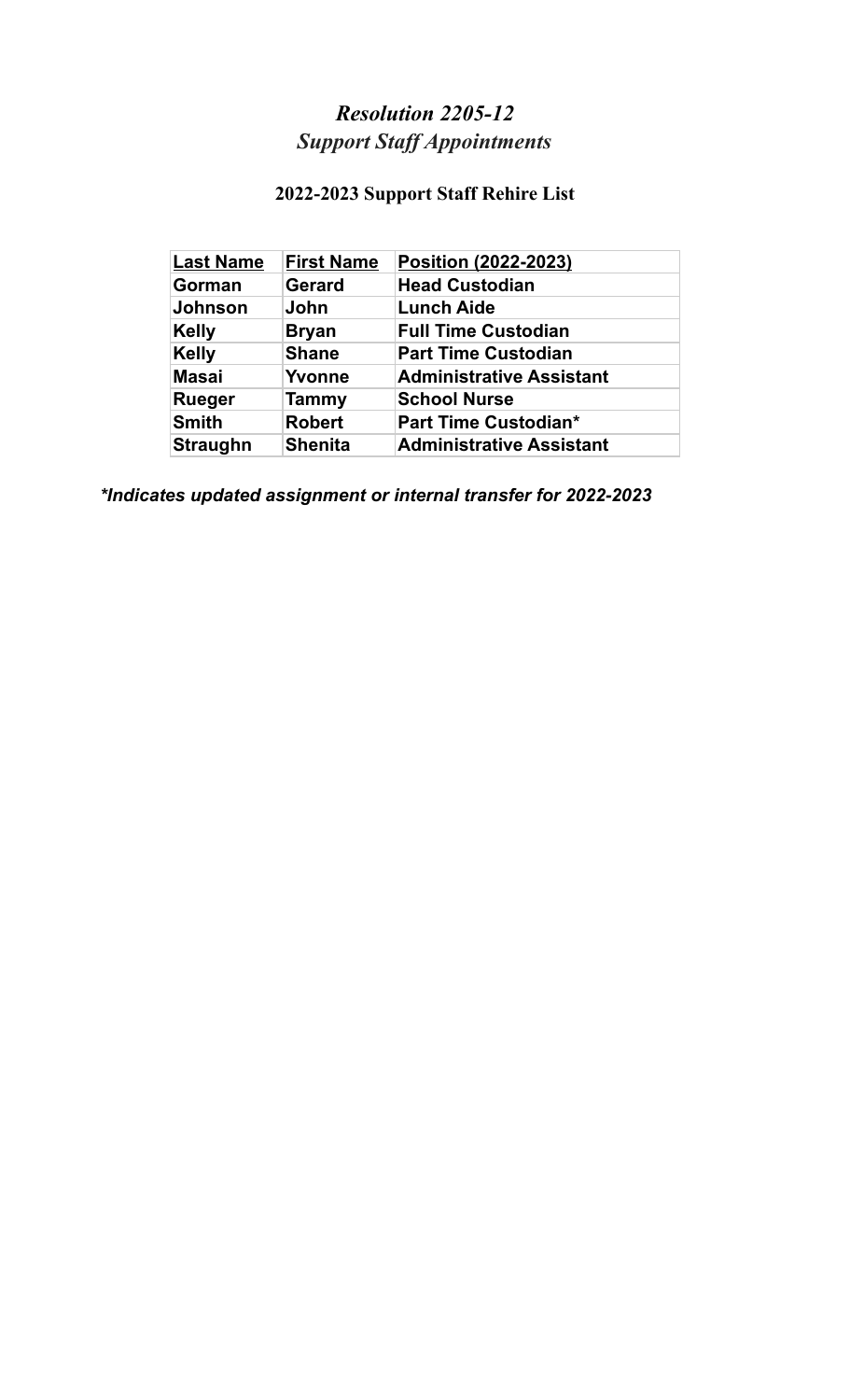## **TCCS Board Meeting May 9, 2022** *Resolution 2205-13 Administrator Appointments*

### **BE IT RESOLVED that the Board approve the following appointments:**

### **2022-2023 Administrator Rehire List (***Summary Attached***)**

| Moved by:       | <b>Seconded By:</b> |                |               |            |                |                    |            |                |
|-----------------|---------------------|----------------|---------------|------------|----------------|--------------------|------------|----------------|
| <b>Vote</b>     |                     |                |               |            |                |                    |            |                |
|                 | <b>Yes</b>          | N <sub>0</sub> |               | <b>Yes</b> | N <sub>0</sub> |                    | <b>Yes</b> | N <sub>0</sub> |
| <b>Anderson</b> |                     |                | Gonzalez      |            |                | <b>McGilchrist</b> |            |                |
| Carter          |                     |                | Hadnot        |            |                | J. Mitchell        |            |                |
| <b>Elliott</b>  |                     |                | <b>Holway</b> |            |                | K. Mitchell        |            |                |

| <b>Resolution Carried:</b> | Yes |  |
|----------------------------|-----|--|
|                            |     |  |

**Date:\_\_\_\_\_\_\_\_\_\_\_\_\_\_\_\_\_\_\_\_\_\_\_\_\_\_\_\_\_\_\_\_\_\_\_\_\_\_**